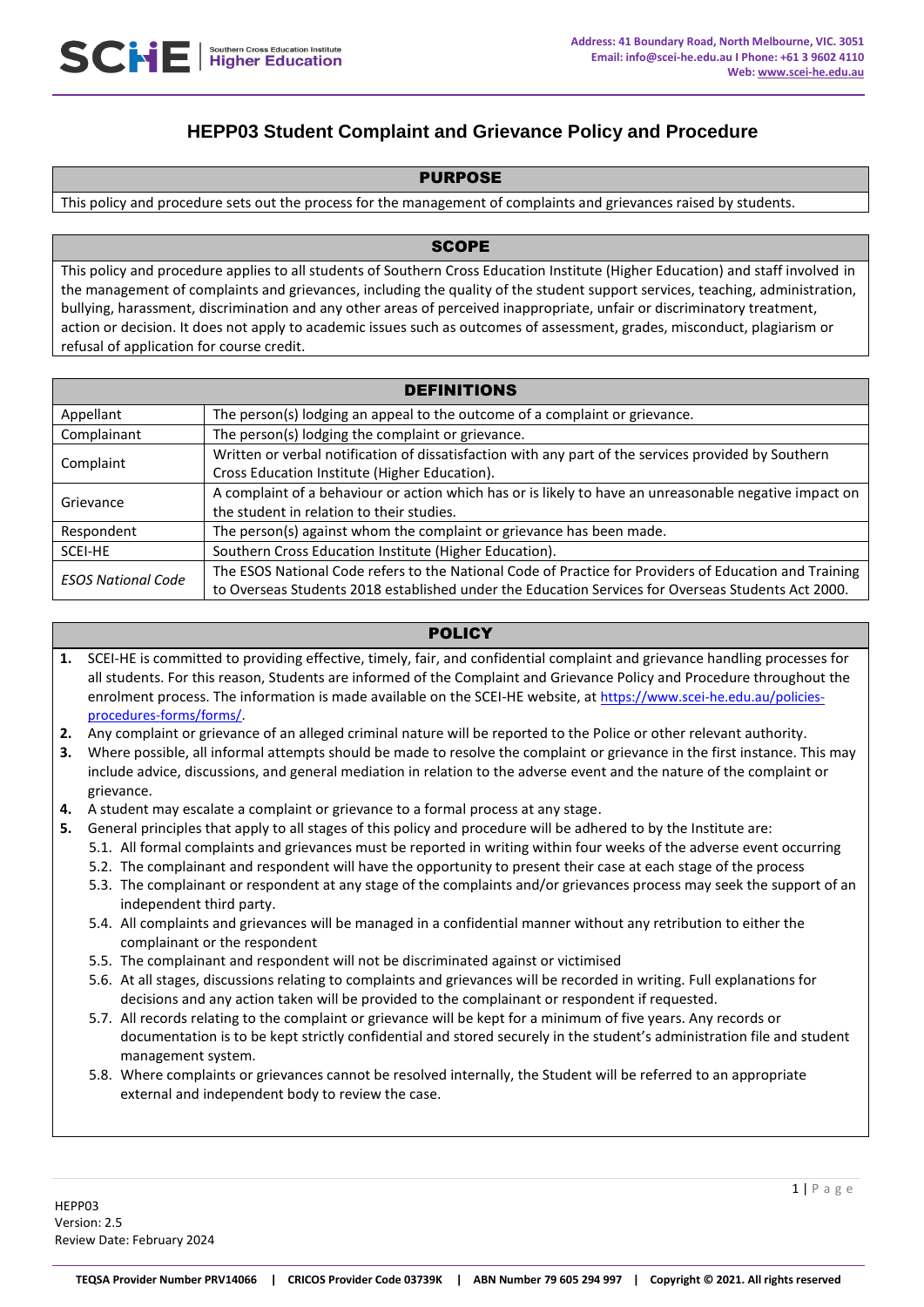## PROCEDURE

#### **Informal Complaint or Grievance**

- 1. Where appropriate, students should attempt to make reasonable endeavours to resolve a complaint or grievance informally before raising it as a formal complaint or grievance.
- 2. The complainant should approach the person involved, if appropriate. The complainant may seek support from a third party prior to approaching the person involved.
- 3. The most appropriate step for the complainant is to talk to the person who is the cause of the complaint or grievance about how their actions are impacting upon them (this depends on the nature of the complaint or grievance).
- 4. If the complaint is about behaviour, the complainant may choose to describe to the other party why they feel the conduct is offensive, intimidating, humiliating or hurtful and ask for it not to continue.
- 5. If it is about Institute processes or a course matter, the complainant should describe to the other person the nature of the complaint and a possible resolution.
- 6. Should these steps fail to reach a resolution, the complainant may raise the complaint with their Course Coordinator or Student Welfare Officer, who should provide advice and information on how to manage the situation.
- 7. If a resolution is reached, then the matter is finalised.
- 8. If the matter is not successfully resolved, the complainant may continue the formal complaint or grievance process.

# **Formal Complaint or Grievance**

- 1. Formal complaints or grievance should be submitted in writing to Student Support, who will refer it to the Manager appropriate to the complaint. The notification of the complaint must provide a description of the complaint or grievance in detail including relevant information such as names, dates, venues, course details, and any supporting documentation, as per the Complaint and Grievance Form.
- 2. The complainant must also indicate what actions they have already taken to resolve the complaint or grievance and indicate the outcome they are seeking.
- 3. If a formal complaint lacks sufficient information, it may not be possible for the Institute to investigate.
- 4. Upon receipt of the formal complaint or grievance a delegated officer will be appointed.
- 5. The delegated officer will investigate the complaint or grievance by:
	- 5.1. Validating the complaint
	- 5.2. Verify the facts of the complaint
	- 5.3. Obtain all the evidence related to the nature of the complaint, including policies and procedures 5.4. Conducts
	- discussions and interviews with the relevant parties e.g., complainant and respondent
- 6. Following the investigation phase, the delegated officer will:
	- 6.1. Analyse all the evidence gathered
	- 6.2. Formulate the findings
	- 6.3. Determine the outcome and any recommendations, these may include:
		- 6.3.1. Counselling
		- 6.3.2. Mediation
		- 6.3.3. Formal apology
		- 6.3.4. Disciplinary action e.g., warning
- 7. Review of the Institute's policies and procedures
- 8. The delegated officer will prepare a response of the investigation and outcome of the complaint for the Institute's records and provide it to the Manager and Academic Board.
- 9. The complainant will be advised in writing of the outcome of the complaint or grievance investigation including detailed reasons for the outcome, within ten working days of the formal complaint or grievance being received.
- 10. The complainant will be advised of their right to access the appeals process if they are not satisfied with the outcome within ten working days of the investigation concluding.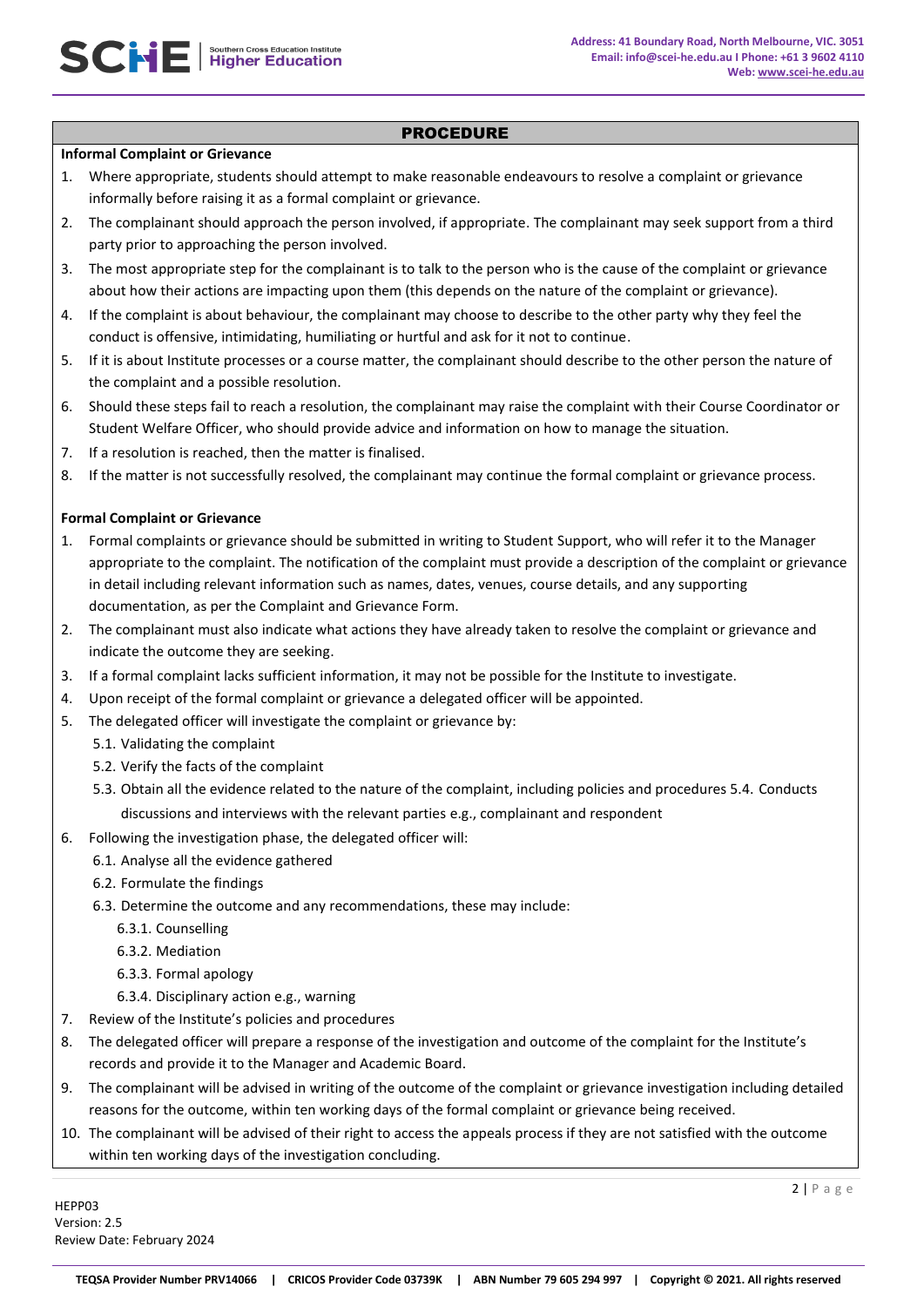# **Appeals**

- 1. All students have the right of appeal for a reversal, change or reconsideration of the decision where they are not satisfied with the decision.
- 2. Appeals must be submitted within 10 working days of the outcome received.
- 3. Upon receipt of an appeal, the Manager will arrange the appropriate SCEI-HE staff to:
	- 3.1 Register the appeal in the appeals register

3.2. Acknowledge receipt of the appeal in writing to the appellant within two working days of the appeal being received 3.3. Refer the appeal to an independent review

- 4. The reviewer will conduct all necessary consultations with the appellant and other relevant parties.
- 5. The appellant will be advised in writing of the outcome, including detailed reasons within ten (10) working days.
- 6. If the appeals process results in a decision or recommendation in favour of the appellant, SCEI-HE will, within 24 hours, implement the decision or recommendation and/or take preventive or corrective action required by the decision or recommendation and advise the appellant of that action.
- 7. Once the internal appeals process has been exhausted, the student has a right to seek an external appeal from bodies such as.

7.1 The Victorian Ombudsman<https://www.ombudsman.vic.gov.au/Complaints/Got-a-Complaint>

7.2 The Overseas Students Ombudsma[n https://www.ombudsman.gov.au/How-we-canhelp/overseasstudents](https://www.ombudsman.gov.au/How-we-can-help/overseas-students) 7.3 The Administrative Appeals Tribunal (FEE-HELP)<https://www.aat.gov.au/>

- 7.4 The Resolution Institute's Expert Determination service <https://www.resolution.institute/>
- 8. There is no cost to students for internal appeals. SCEI-HE will pay 50% of any financial expenses incurred to students from external appeals processes.

# RELATED DOCUMENTS

HEPP02 Academic Misconduct Policy and Procedure

HEPP05 Academic Appeals Policy and Procedure

HEPP07 Student Conduct Policy

HEPP29 Student Progress and Exclusion Policy and Procedure

HEMIS14 Student Charter

# LEGISLATIVE CONTEXT

Age Discrimination Act 2004 (Cwth) Disability Discrimination Act 1992 (Cwth) Charter of Human Rights and Responsibilities Act 2006 (VIC) Equal Opportunity Act 2010 (VIC) Occupational Health and Safety Act 2004 (VIC) Privacy and Data Protection Act 2014 (VIC) Protected Disclosure Act 2012 (VIC) Racial Discrimination Act 1975 (Cwth) Sex Discrimination Act 1984 (Cwth) Education Services for Overseas Students (ESOS) Act 2000 The National Code of Practice for Registration Authorities and Providers of Education and Training to Overseas Students 2018, known as 'the National Code 2018 - Standard 10 Higher Education Support Act 2003

# RESPONSIBILITIES

#### **Management**

- Promoting a culture that encourages the efficient, timely and effective management of all complaints and/or grievances
- Publicising how and where complaints and grievances can be made
- Ensuring confidentiality to all parties involved in the complaint and/or grievance

HEPP03 Version: 2.5 Review Date: February 2024